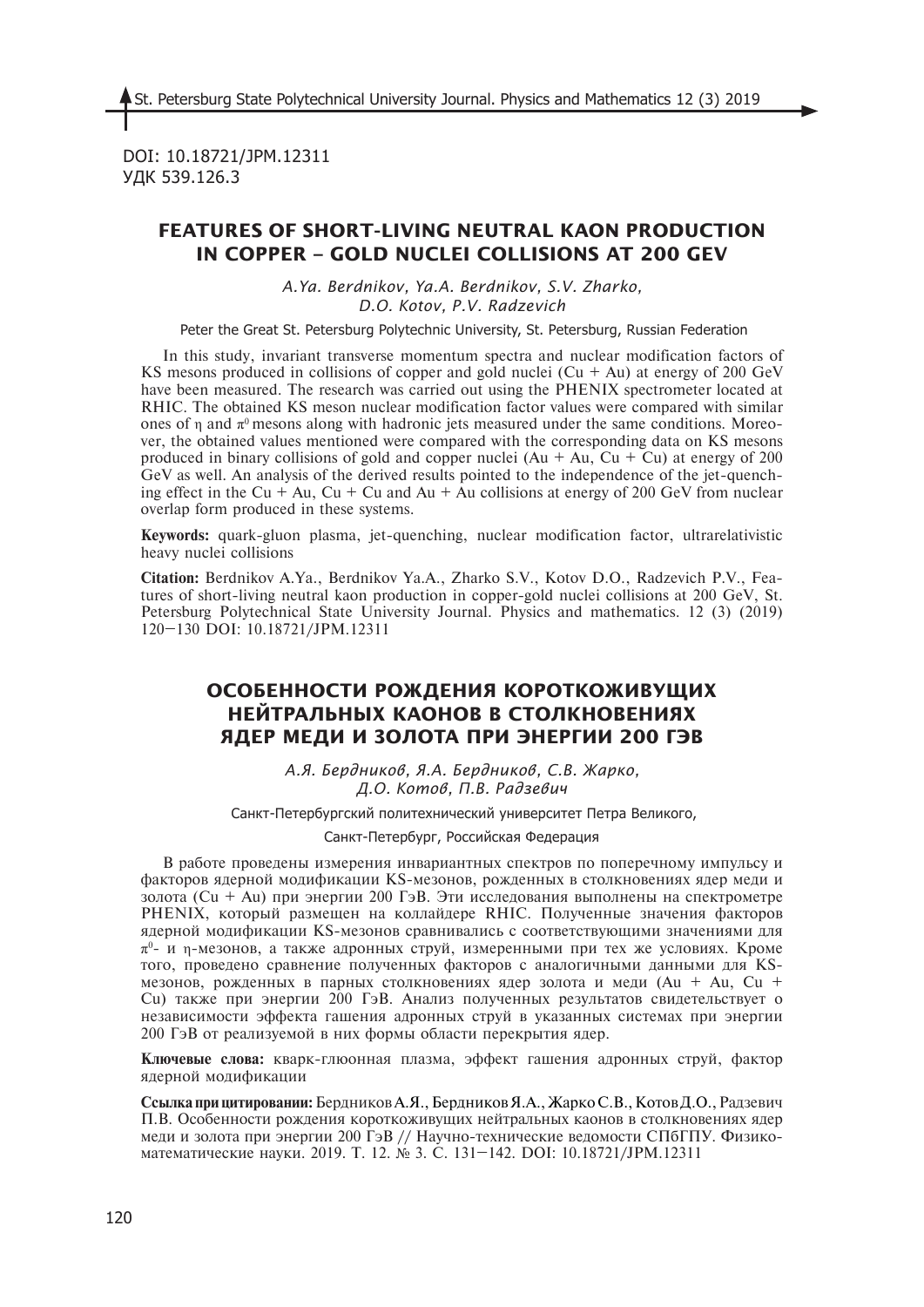### **Introduction**

Quantum chromodynamics is a theory describing strong interaction between colorcharged quarks and gluons [1]. Color-charged gluons that are carriers of strong interactions generate confinement [1]: in normal conditions, quarks and gluons can only be detected if they combine to form "colorless" hadrons. However, if the temperature increases above 155 MeV, quarks and gluons are released from hadrons and move quasi-freely. Such a system is called quark-gluon plasma (QGP), and quasi-free motion of quarks and gluons is called deconfinement [2].

Modern cosmological models (see, for example,  $[3-5]$  assume that the Universe was in a QGP state in one of the early stages of its evolution, about 10 microseconds after the Big Bang. QGP is produced in laboratory conditions by colliding heavy ultrarelativistic ions  $(A + A)$ . The first systematic observations pointing to OGP production in  $A + A$ collisions were obtained at the Relativistic Heavy Ion Collider (Brookhaven National Laboratory, USA) in collisions of gold nuclei (Au + Au) at center-of-mass energies  $\sqrt{s_{NN}}$  = 130 and 200 GeV [6-9]. Further evidence of QGP production was systematically detected in collisions of lead nuclei ( $Pb + Pb$ ) with  $\sqrt{s_{NN}}$  = 2.76 TeV at the Large Hadron Collider (CERN, Switzerland) [10].

An important class of effects corroborating the production of OGP is jet quenching [2,  $8-10$ ], that is, strong (by about 5 times in central collisions of gold nuclei) suppression of hadron yield at high transverse momenta,  $p_T$  > 4–6 GeV /*c*, compared with hadron yield in elementary proton-proton collisions  $(p + p)$ , normalized to the number of inelastic nucleonnucleon interactions  $N_{coll}$  [11].

Jet quenching is quantitatively described with the nuclear modification factor:

$$
R_{AA}(p_T) = \frac{1}{T_{AA}} \frac{dN_{AA}/dp_T}{d\sigma_{pp}/dp_T},
$$
 (1)

where  $dN_{AA}/dp_{T}$  is the hadron yield in (A + A) collisions in the given range of transverse momenta;  $d\sigma_{AA}/dp_{T}$  is the inclusive differential cross-section for hadron production in  $(p + p)$ collisions;  $T_{AA}$  is the average value of the nuclear overlap function [11].

The nuclear overlap function takes the value equal to the ratio of  $N_{coll}$  to the total cross section of inelastic nucleon-nucleon scattering  $(\sigma_{NN} \approx 42.2 \text{ mb with } \sqrt{s_{NN}} = 200 \text{ GeV [11]}).$ 

The hadron yield in  $(A + A)$  collisions and the number  $N_{coll}$  in Eq. (1) are found in a specific class of collision centrality, which is the measure of overlap of two colliding nuclei. Central collisions with a small impact parameter and, as a result, large overlap correspond to centralities of  $0-20\%$ ; peripheral collisions (with a small overlap and only a small fraction of the nucleons of the incident nuclei participating in the collision) correspond to centralities of 60–90%.

Production of hadrons in the region  $p_T$  >  $4-6$  GeV/ $c$  is mainly due to fragmentation of hard partons (quarks or gluons) generated in deep inelastic scattering of valence quarks of colliding nuclei. Fragmentation is the conversion of a hard parton into a jet (hadron beam), occurring as a result of an increase in the total energy of the parton as it exits the nucleus–nucleus interaction containing color charges [1]. Mechanisms of hard partons production in  $(p + p)$  collisions are well understood within perturbative QCD [12, 13]: the momentum transferred to the parton in deep inelastic scattering does not change throughout its lifetime and is equal to the total momentum of hadrons in a jet.

Hard partons produced in  $(A + A)$  collisions lose some of their energy as they pass through quark-gluon plasma. Energy losses mainly occur due to bremsstrahlung of gluons and elastic scattering by valence partons of the medium. Thus, the momentum of the final jet decreases compared to the momentum transferred to the hard parton as a result of deep inelastic scattering, and the spectrum of hadron fragmentation shifts to lower transverse momenta, compared to the hadron spectrum in  $(p + p)$  interactions. No unified theoretical framework has been developed so far to describe parton energy loss in quark-gluon plasma using ab initio methods. However, a range of phenomenological models (see, for example, [14–22]) relying on the measured nuclear modification factor for selecting internal parameters are used for assessing the transport properties of QGP.

Experimental studies have considered the production of different types of hadrons, with systematic analysis of the transport properties of QGP [14–22] depending on particle characteristics (mass, spin, quark composition, etc.) in the final state. For example, a shortlived neutral kaon  $(K<sub>s</sub>$  meson) is pseudoscalar, i.e., a particle with zero spin and negative spatial parity, containing a strange quark.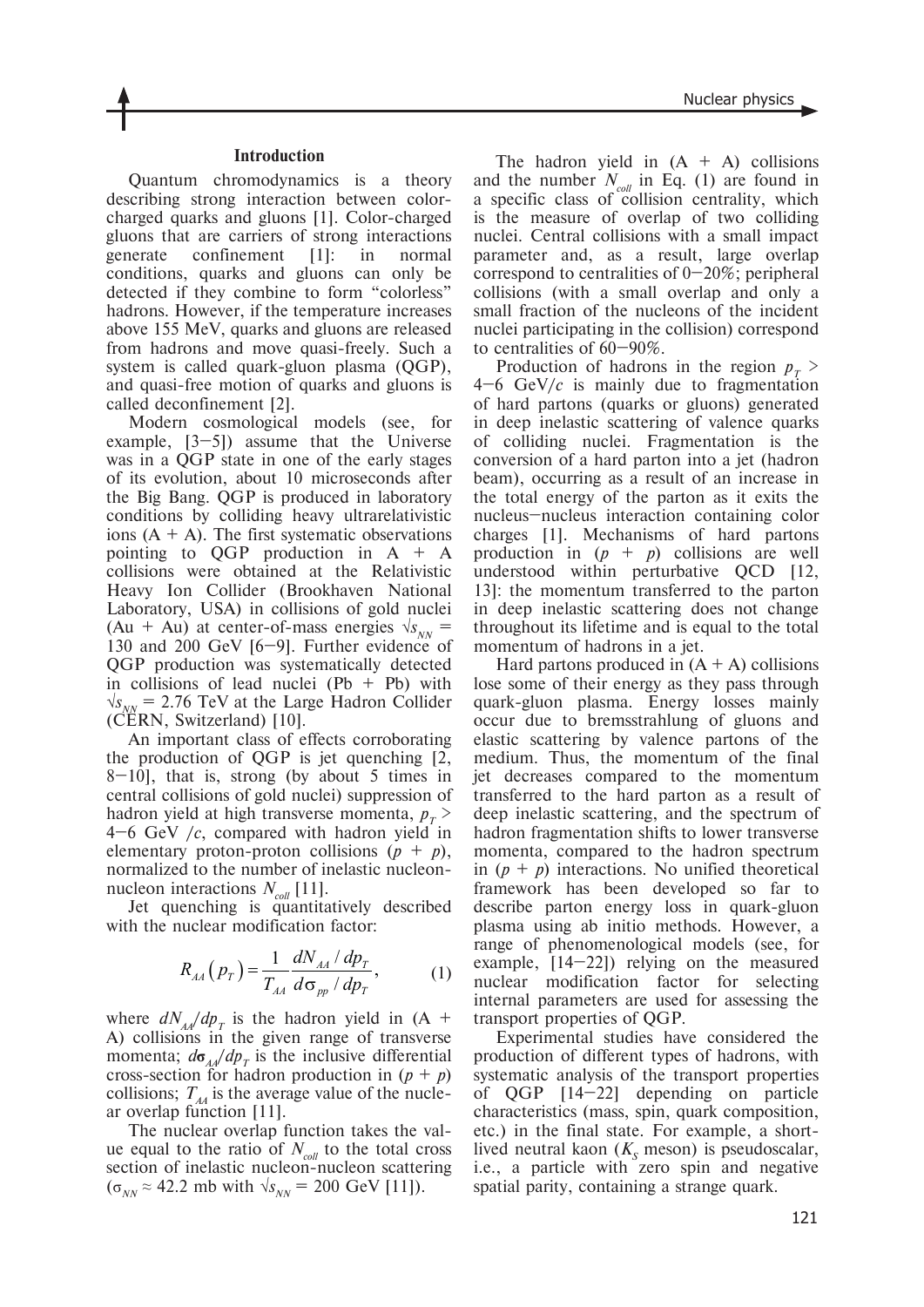Up to the present time, production of  $K<sub>s</sub>$ mesons has been detected in symmetric systems of binary collisions of ultrarelativistic gold (Au  $+$  Au) [23] and copper (Cu  $+$  Cu) nuclei [24]. In 2012, the PHENIX experiment [25] at the RHIC collected data for a collision system of nonequivalent nuclei: copper and gold (Cu + Au), at  $\sqrt{s_{NN}}$  = 200 GeV. Such a system is the only asymmetric one in collisions of ultrarelativistic heavy nuclei; it is characterized by a special overlap geometry, which has an additional asymmetry along the axis connecting the centers of the nuclei at the moment of their interaction, in contrast to the  $Cu + Cu$  and Au + Au systems. Understanding the specifics of production of different particles, in particular,  $K<sub>s</sub>$  mesons in the Cu + Au collision system, is an important aspect of systematic study of QGP properties that should allow to impose additional restrictions on the parameters of different phenomenological models describing jet quenching.

This paper reports on measurements of invariant production spectra as function of transverse momenta and nuclear modification factors of  $K<sub>S</sub>$  mesons in the (Cu + Au) collision system at  $\sqrt{s}_{_{NN}}$  = 200 GeV.

## **Experimental procedure**

The main characteristics of the detection subsystems of the PHENIX spectrometer are described in [25]. The *z* coordinate along the beam axis and the centrality of copper and gold ion collisions (referred to as events from now on) were determined using two beam-beam counters (BBC) [26], each located on the beam axis 144 cm away from the nominal collision point and covering a region of  $3.1 \leq |\eta| \leq 3.9$ units of pseudorapidity.

All events are grouped into centrality classes with a width of 20% (30% for peripheral collisions). The average geometric parameters of nucleus-nucleus collisions for each centrality class (for example,  $N_{coll}$ ,  $T_{AA}$ , the number  $N_{part}$  of nucleons participating in the nucleus-nucleus collision) are found by Monte Carlo simulation based on Glauber's theory [11] modeling the response of the BBC counters.

 $K_s$  mesons are detected in the  $K_s \to \pi^0 +$  $\pi^0$  channel by analyzing the distributions of pairs of candidates for the role of  $\pi$ <sup>0</sup> mesons  $(\pi^0$  candidates) over invariant mass  $m_{inv}$ , determined by the formula

$$
m_{\text{inv}} = \sqrt{E^2 - \mathbf{p}^2},\tag{2}
$$

where *E*, **p** are the total energies and momenta of detected  $\pi^0$  candidates.

In turn, each  $\pi^0$  candidate is produced in the  $\pi^0 \rightarrow \gamma + \gamma$  channel, and gamma quanta are detected in the system of electromagnetic calorimeters of the PHENIX spectrometer [27]. The electromagnetic calorimeter consists of eight sectors, each covering 22.5° in the azimuthal angle and 0.7 units in pseudorapidity. Six sectors of the calorimeter are scintillator sampling calorimeters with a lead absorber (referred to as the PbSc subsystem from now on). The other two sectors are lead-glass Cherenkov calorimeters (referred to as the PbGl subsystem). The



Fig. 1. Example invariant mass distributions of  $\pi^0$  candidate pairs in 5.0–5.5 (*a*) and 9.0–10.0 (*b*) GeV/*c* ranges.

The peaks correspond to signals from  $K<sub>c</sub>$  mesons. Circles correspond to experimental data, solid and dashed curves correspond to the "signal + background" and "background" approximation functions, respectively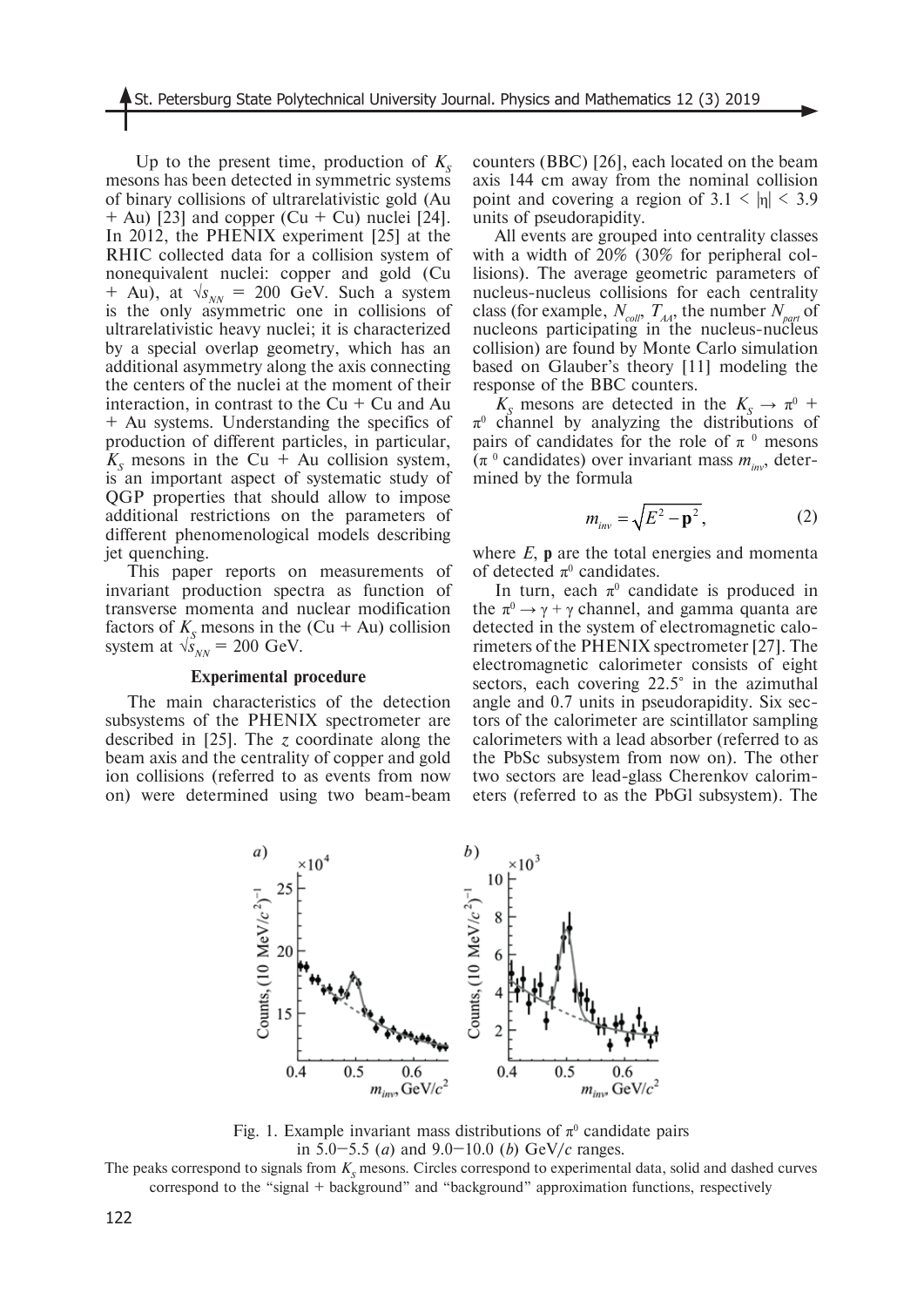construction of the electromagnetic calorimeters is described in more detail in [27].

The  $\pi^0$  candidates are reconstructed by selecting gamma pairs with energies exceeding 0.4 GeV and satisfying the following asymmetry ratio:

$$
\left|\frac{E_{\gamma 1} - E_{\gamma 2}}{E_{\gamma 1} + E_{\gamma 2}}\right| < 0.8,\tag{3}
$$

where  $E_{\gamma 1}$ ,  $E_{\gamma 2}$  are the gamma energies in a pair.

The lower bound on energy is imposed to reduce the number of false signals in the electromagnetic calorimeter generated by charged hadrons incident on the active area and depositing an average energy of about 300 MeV in the active volume of the calorimeter. Part of hadron showers are also excluded by imposing restrictions on the shape of clusters [27]. Restriction (3) is used to increase the signal ratio from  $\pi^0$ candidates to background. Additionally, both gammas in a pair should be detected in the same sector of the electromagnetic calorimeter.

The transverse momentum of the  $\pi^0$  candidate detected in the PbSc (PbGl) subsystem is bounded by 11 (14) GeV/*c* from above and by 2 GeV/*c* from below. The lower bound allows to increase the ratio of the signal from  $K<sub>s</sub>$  mesons to background, and the upper one is introduced to avoid merging of the electromagnetic clusters left by daughter gammas [28].

Next,  $\pi^0$  candidates are selected within 2σ (σ is the peak width) around the measured masses based on their transverse momentum from  $\pi^0$  mesons on the invariant mass distribution of gamma pairs; the invariant mass also depends on the transverse momentum of the  $\pi^0$ candidate. Due to nonlinear effects and limited energy resolution in the electromagnetic calorimeter, the measured masses of  $\pi^0$  mesons differ from the tabulated values and depend on the transverse momentum. Therefore, after the above-mentioned restrictions are imposed, the energies of the gammas forming the  $\pi^0$  candidates are adjusted to normalize the measured masses to tabulated values [29]. This procedure makes it possible to increase the signal-to-background ratio of  $K<sub>S</sub>$  mesons.

Invariant mass distributions of pairs of  $\pi^0$ candidates are analyzed separately for different transverse momentum ranges and centrality classes. Examples of distributions are shown in Fig. 1, the peaks in the distributions correspond to the signals from  $K<sub>s</sub>$  mesons. To measure  $K<sub>s</sub>$ meson yields, the distributions are approximated by a sum consisting of a Gaussian function describing the signal and a second-degree polynomial describing the background (the area around the signal is taken). The number of  $K<sub>s</sub>$  mesons detected is found as the difference between the sum of samples within the 2σ range around the center of the peak and a polynomial fit integral. The yield, the number of mesons produced at the vertex of nucleus-nucleus collisions, is found by adjusting the number of detected mesons taking into account the finite acceptance and the detector effects in the calorimeter; the kinematic constraints used are also taken into account by estimating the reconstruction efficiency. The reconstruction efficiency is estimated through Monte Carlo simulation of the experimental setup in GEANT3 [30].

The invariant yield of  $K<sub>s</sub>$  mesons is found by the following formula:

$$
I_{KS} = \frac{1}{N_{event}} \frac{d^2 N}{2\pi p_T dp_T dy} =
$$
  
= 
$$
\frac{N_{KS}}{2\pi p_T \Delta p_T N_{event} \varepsilon_{rec} BR},
$$
 (4)

where  $N_{\text{KS}}$  is the number of  $K_{\text{S}}$  mesons extracted;  $\epsilon_{rec}$  is the reconstruction efficiency;  $N_{event}$  the number of events analyzed; BR is the branching ratio for the  $K_s \to \pi^0 + \pi^0$  channel, BR =  $30.69 \pm 0.05$  [29].

The systematic uncertainty for measuring the invariant yield of  $K<sub>s</sub>$  mesons is estimated by comparing the standard yields with the values obtained by varying the approximation parameters of invariant mass distributions, with simulation data (for example, the absolute energy scale and the energy resolution of the calorimeter) and the constraints used. The systematic uncertainty largely originates from the approximation parameters chosen for invariant mass distributions for pairs of  $\pi^0$  candidates and photon conversion in the detector materials (5.2%). The main approximation parameters are the fitting range, the order of the polynomial for describing the background, the signal integration range. The systematic uncertainty resulting from peak fitting is  $10-15\%$ ,  $8-12\%$ , 18–25% in regions of low, intermediate and high transverse momenta, respectively.

#### **Results and discussion**

Fig. 2 shows the invariant spectra for production of  $K<sub>s</sub>$  mesons depending on their transverse momentum, measured in different centrality classes of  $Cu + Au$  collisions at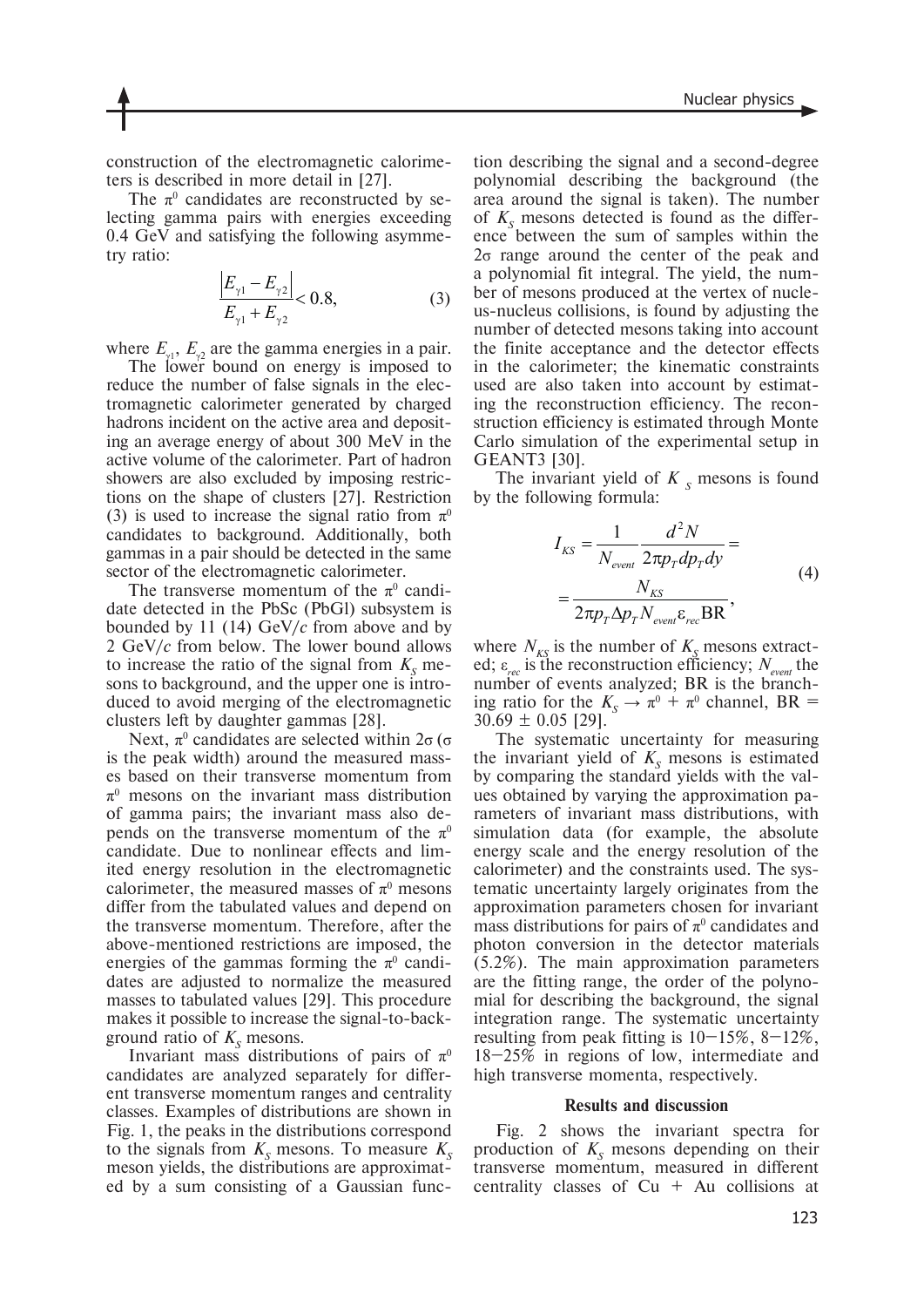

Fig. 2. Invariant spectra for  $K<sub>S</sub>$  meson production as function of transverse momentum in (Cu + Au) collisions in different centrality classes,  $\%$ : 0–20 (2), 20–40 (3), 40–60 (4), 60–90 (5), and without centrality specified (*I*). The points are scaled for clarity by  $10^{1}(2)$ ,  $10^{0}(3)$ ,  $10^{-1}(4)$ ,  $10^{-2}(5)$ ,  $10^{3}(1)$ 



Fig. 3.  $I_{K\mathcal{S}}/I_{\pi^0}$  ratios as functions of transverse momentum in (Cu + Au) collisions in different centrality classes; the symbols are numbered the same as in Fig. 2



Fig. 4. Nuclear modification factors of  $\pi^0$  (*1*),  $\eta$  (*2*) [28, 31] and  $K_s$  (*3*) mesons as functions of transverse momentum in (Cu + Au) collisions in different centrality classes,%: 0–20 (*a*), 20–40 (*b*), 40–60 (*c*), 60–90 (*d*)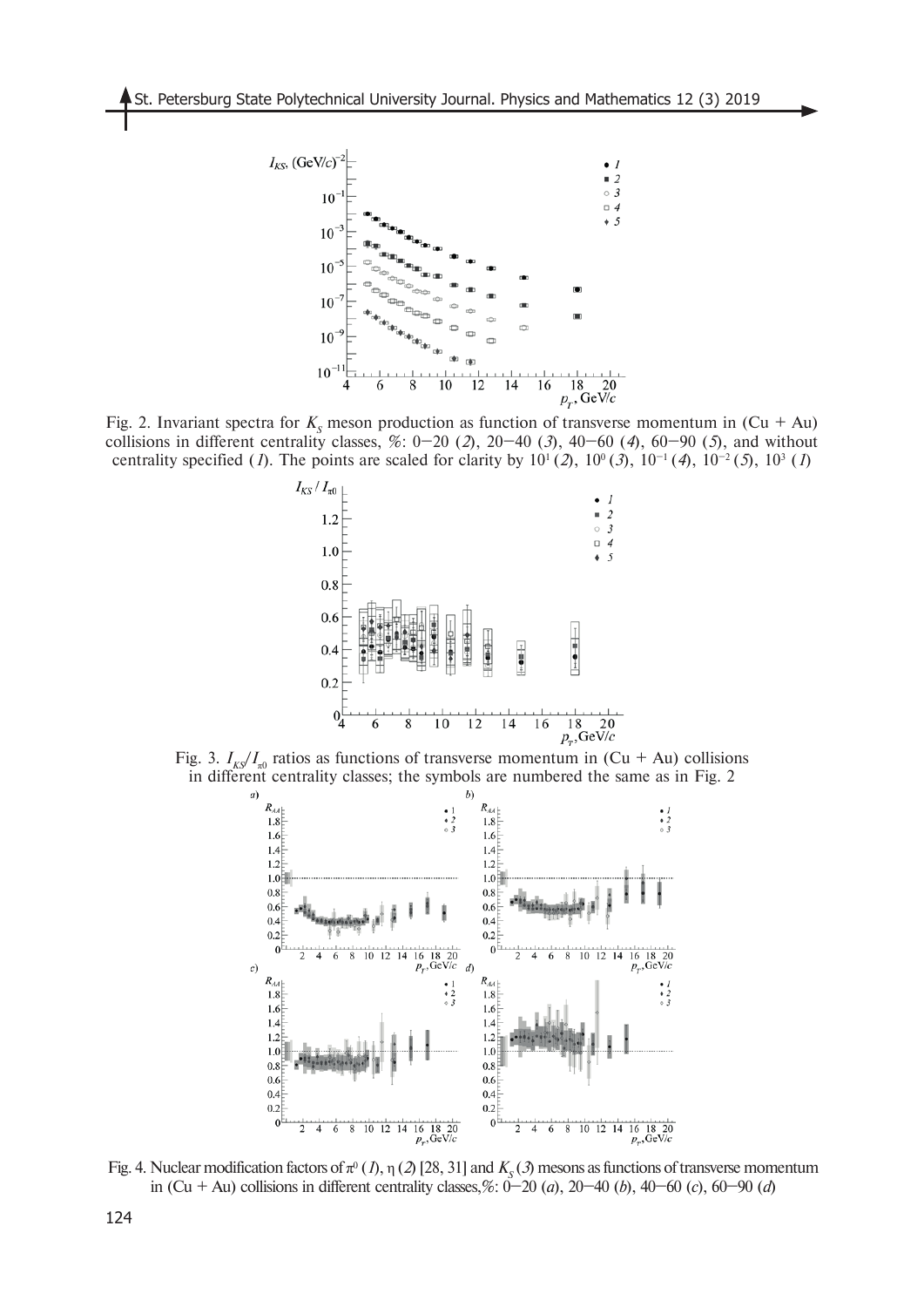$\sqrt{s_{NN}}$  = 200 GeV. The lower bound in the range of transverse momenta was introduced because it was impossible to separate the signal from the background. The upper bound is introduced because the amount of data is insufficient for measuring the yields. The bars and boxes around the experimental points correspond to the absolute values of statistical and systematic measurement uncertainties.

Fig. 3 shows the ratios of  $K<sub>S</sub>$  meson to  $\pi<sup>0</sup>$  meson  $(I_{\text{KS}}/I_{\text{m}})$  yields, measured in different transverse momentum ranges and centrality classes of Cu + Au collisions at energy  $\sqrt{s_{NN}} = 200$ GeV. The  $\pi^0$  meson yields, previously measured in  $(Cu + Au)$  collisions [28, 31], are used as the denominator. Relative statistical and sys-

tematic uncertainties for the  $I_{K\sqrt{I_{\pi 0}}}$  ratios are found as the quadratic sum of relative uncertainties in measuring  $K_s$  and  $\pi^0$  meson yields. The measured ratios are independent of the transverse momentum and centrality of the collisions within the measurement uncertainty and are of the order of  $I_{K\sqrt{I_{\pi 0}}} \approx 0.4-0.5$ , equal to the ratios measured earlier in the PHENIX experiment in collisions of deuterium and gold nuclei  $(d + Au)$  and binary collisions of copper nuclei (Cu + Cu) at  $\sqrt{s_{_{NN}}}$  = 200 GeV [24].

Fig. 4 shows a comparison of nuclear modification factors of  $\pi^0$ ,  $\eta$  [28, 31] and  $K_s$  mesons measured in Cu + Au collisions at  $\sqrt{s_{NN}}$  = 200 GeV. The boxes around the points correspond to the absolute values of the systematic mea-

Table

| Centrality class, %      | $N_{\textit{coll}}$ | $N_{\rm part}$ | $T_{AA}$ , (mbn) <sup>-1</sup> |
|--------------------------|---------------------|----------------|--------------------------------|
| $0 - 20$                 | 314                 | 155            | 7.50                           |
| $20 - 40$                | 129                 | 80             | 3.10                           |
| $40 - 60$                | 42                  | 35             | 1.00                           |
| $60 - 90$                | 7.6                 | 8.9            | 0.18                           |
| Centrality not specified | 107                 | 61             | 2.50                           |

**Main interaction parameters in Cu + Au collisions for different centrality classes**

Notations:  $N_{\text{coll}}$  is the average number of inelastic nucleon-nucleon interactions;  $N_{\text{part}}$  is the average number of nucleons participating in a nucleusnucleus collision;  $T_{A_4}$  is the average value of the nuclear overlap function.



Fig. 5. Nuclear modification factor of  $K<sub>S</sub>$  mesons (3) as function of transverse momentum in Au + Au  $(N_{part} = 102$ , centrality class 20–60% [23]) (*1*), Cu + Cu ( $N_{part} = 85$ , 0–20% [24]) (*2*) and Cu + Au ( $N_{part}$  = 80, 20–40%) (3) collisions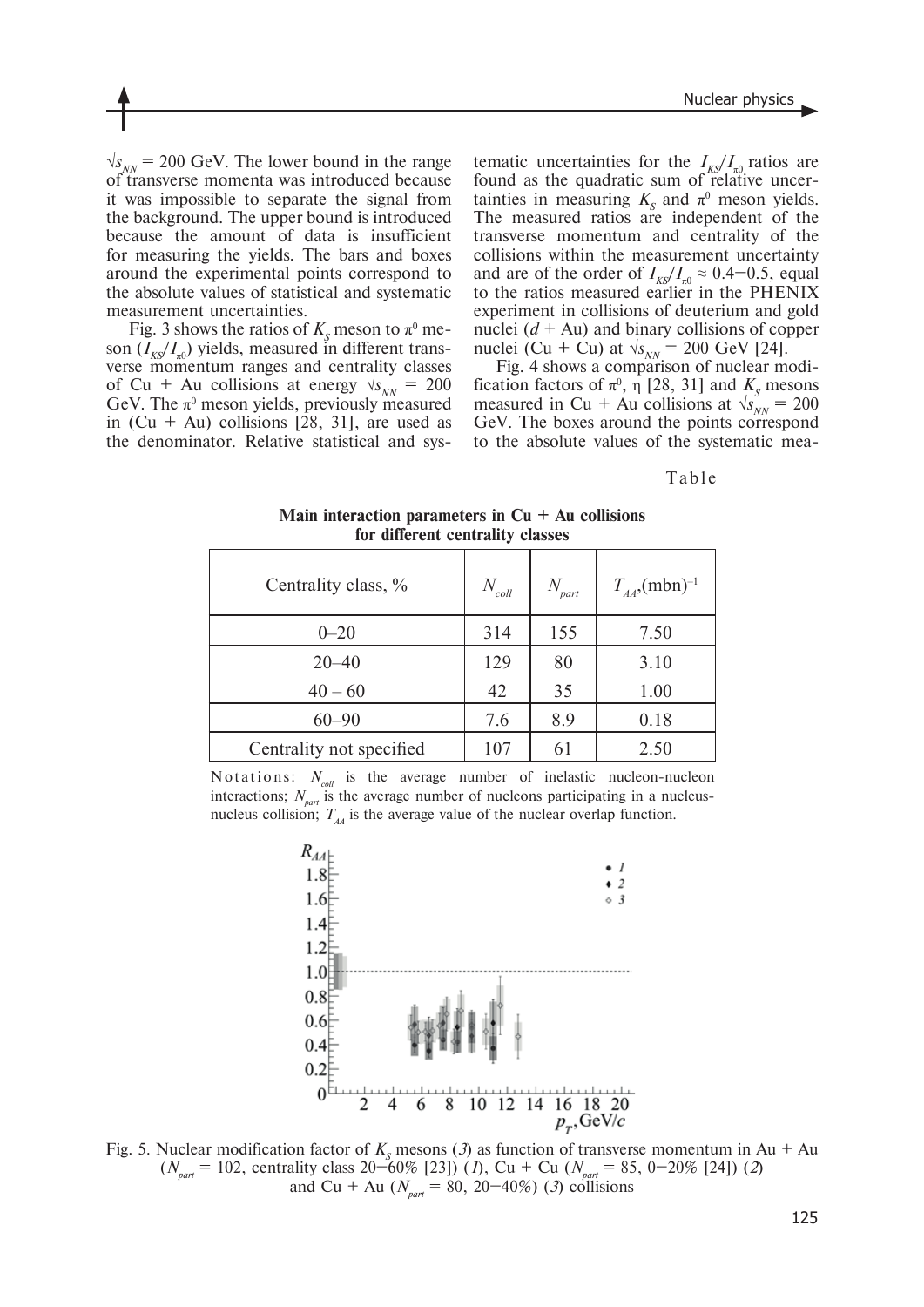surement uncertainty whose correlation in transverse momentum is unknown. The boxes near unity correspond to the relative magnitude of the systematic uncertainty, fully correlated in transverse momentum. The nuclear modification factors of  $K_s$  mesons were measured using the differential cross-sections of  $K<sub>s</sub>$  mesons in  $(p + p)$  interactions at  $\sqrt{s_{NN}} = 200$  GeV given in [32]. The numbers  $N_{coll}$  for different centrality classes of  $Cu + Au$  collisions are given in Table.

The nuclear modification factors of  $\pi^0$ ,  $\eta$ [28, 31] and  $K<sub>s</sub>$  mesons in  $(Cu + Au)$  - collisions coincide within the measurement uncertainty in different transverse momentum ranges and centrality classes. In addition, the nuclear modification factors of  $\pi^0$ , η [28, 31] and  $K<sub>S</sub>$  mesons in (Cu + Au) collisions ( $p<sub>T</sub>$ ) 10 GeV/*c*) are equal to those for the jets measured in the corresponding centrality classes of  $(Cu + Au)$  collisions [33]. The nuclear modification factor does not depend on the type of mesons in the region  $p_T > 4-6$  GeV/*c* ( $\pi^0$ ,  $\eta$ , or  $K<sub>s</sub>$ ), suggesting that jet quenching in (Cu + Au) collisions occurs at the parton level before fragmentation.

The nuclear modification factors of  $\pi^0$ ,  $\eta$ , and  $K<sub>s</sub>$  mesons in central collisions  $(0-20\%)$ take values of about 0.4 (the value is suppressed by about two times compared with the normalized yield in  $(p + p)$  interactions at the same energy  $\sqrt{s_{NN}}$  = 200 GeV) in the region of intermediate transverse momenta (4–10 GeV).

Fig. 5 shows a comparison of nuclear modification factors of  $K<sub>s</sub>$  mesons measured in Cu  $+$  Au, Au  $+$  Au [23] and Cu  $+$  Cu [24] systems at  $\sqrt{s_{NN}}$  = 200 GeV, in different transverse ranges, with  $N_{part}$  of the order of 100. Notations for the measurement uncertainty are the same as in Fig. 4. Nuclear modification factors of  $K<sub>s</sub>$  mesons measured in these systems of nucleus-nucleus collisions coincide within the measurement uncertainty in different transverse momentum ranges. A similar picture is

1. **Halzen F., Martin A.D.,** Quarks and leptons: an introductory course in modern particle physics, John Wiley & sons, New York, 1984.

2. **Wang X.-N.,** Quark-gluon plasma 5, World Scientific, Beijin, 2016.

3. **Mendes M., Torrieri G.,** A quark-gluon plasma inspired model of the universe: introduction and inflation, arXiv preprint arXiv:1805.02441, 2018.

4. **Gromov N.A.,** Elementary particles in

observed for nuclear modification factors of  $\pi^0$ and η mesons [28, 31]. This indicates that jet quenching in  $Cu + Au$ ,  $Au + Au$  and  $Cu + Cu$ collisions at  $\sqrt{s_{NN}}$  = 200 GeV does not depend on the shape of the overlap region in these systems.

#### **Conclusion**

Production of  $K<sub>s</sub>$  mesons has been measured at the PHENIX experiment in collisions of copper and gold nuclei at  $\sqrt{s_{NN}}$  = 200 GeV in different ranges of transverse momentum and centrality. The ratios of  $K<sub>S</sub>$  to  $\pi<sup>0</sup>$  meson yields  $(I_{K\mathcal{S}}/I_{\pi0})$  are independent of centrality and transverse momentum within the measurement uncertainty. The order of magnitude of the  $I_{KS}$  /  $I_{\pi 0}$  ratios (0.4–0.5) coincides with similar ratios measured previously in  $d + Au$ and Cu + Cu collisions at  $\sqrt{s_{NN}}$  = 200 GeV in the PHENIX experiment.

Nuclear modification factors of  $\pi^0$ ,  $\eta$ , and  $K_s$ mesons in  $(Cu + Au)$  collisions coincide within the measurement uncertainty in different centrality classes and transverse momentum ranges in the region  $p_T > 4-6$  GeV/*c*, and are equal to nuclear modification factors of the jets measured in the same system in the corresponding centrality classes. This suggests that jet quenching occurs at the parton level before fragmentation in  $(Cu + Au)$  collisions.

Nuclear modification factors of  $K<sub>s</sub>$  mesons measured in  $Cu + Au$ , Au + Au and  $Cu + Cu$ collisions at  $\sqrt{s_{NN}}$  = 200 GeV coincide within the measurement uncertainty in different transverse momentum ranges. This indicates that jet quenching in these systems at  $\sqrt{s_{NN}}$  = 200 GeV does not depend on the geometry of the overlap.

The results of this study were obtained within the framework of State Task of the Ministry of Education and Science of Russian Federation 3.1498.2017/4.6.

### **REFERENCES**

the early universe, Journal of Cosmology and Astroparticle Physics. 2016 (03) (2016) 053.

5. **Husdal L.,** On effective degrees of freedom in the early universe, Galaxies. 4 (4) (2016) 78.

6. **Arsene I., Dearden I.G., Beavis D., et al.,** Quark gluon plasma and color glass condensate at RHIC? The perspective from the BRAHMS experiment, Nuclear Physics. A.  $757$   $(1-2)$   $(2005)$  $1 - 27$ .

7. **Back B.B., Baker M.D., Ballintijn M., et**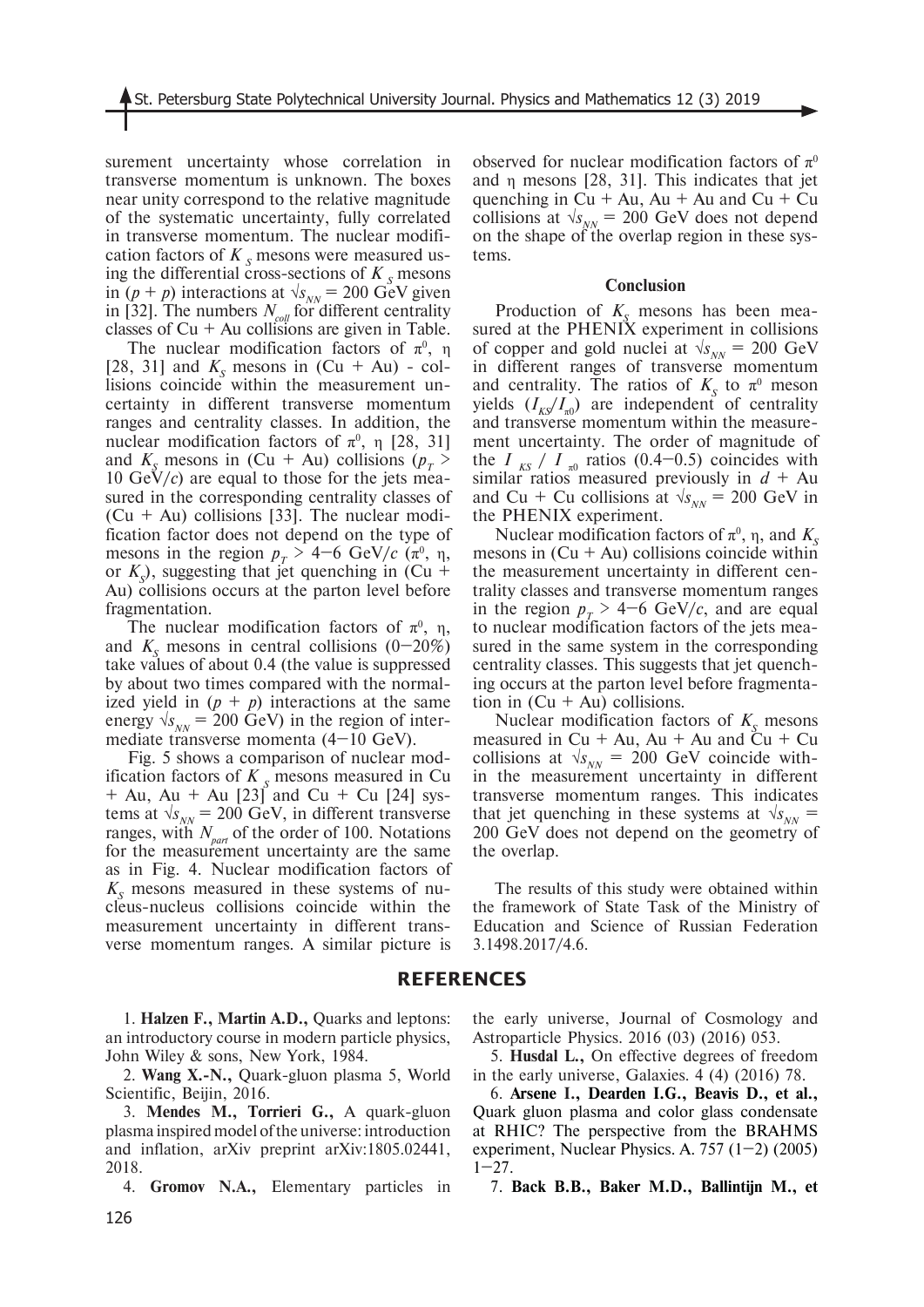**al.,** The PHOBOS perspective on discoveries at RHIC, Nuclear Physics. A.  $757$   $(1-2)$   $(2005)$  $28 - 101$ .

8. **Adams J., Aggarwal M.M., Ahammed Z., et al.,** Experimental and theoretical challenges in the search for the quark gluon plasma: the STAR Collaboration's critical assessment of the evidence from RHIC collisions, Nuclear Physics. A. 757  $(1-2)$   $(2005)$   $102-183$ .

9. **Adcox K., Adler S.S., Afanasiev S., et al.,**  Formation of dense partonic matter in relativistic nucleus-nucleus collisions at RHIC: experimental evaluation by the PHENIX Collaboration, Nuclear Physics. A. 757 (1–2) (2005) 184–283.

10. **Foka P., Janik M.A.,** An overview of experimental results from ultrarelativistic heavyion collisions at the CERN LHC: bulk properties and dynamical evolution, Reviews in Physics. 1 (November) (2016) 154–171.

11. **Miller M.L., Reygers K., Sanders S.J., et al.,** Glauber modeling in high-energy nuclear collisions, Annual Review of Nuclear and Particle Science. 57 (2007) 205–243.

12. **Adare A., Afanasiev S., Aidala C., et al.,** Inclusive cross section and double helicity asymmetry for  $\pi^0$  production in  $p + p$  collisions at  $\sqrt{s}$  = 200 GeV: implications for the polarized gluon distribution in the proton, Physical Review. D. 76 (5) (2007) 051106.

13. **Adare A., Aidala C., Ajitanand N.N., et al.,** Inclusive cross section and double-helicity asymmetry for  $\pi^0$  production at midrapidity in  $p$ + *p* collisions at √*s* = 510 GeV, Physical Review. D. 93 (1) (2016) 011501.

14. **Elayavalli R.K., Zapp K.C.,** Medium response in JEWEL and its impact on jet shape observables in heavy ion collisions, Journal of High Energy Physics. 2017 (7) (2017) 141.

15. **Park C., Jeon S., Gale C.,** Jet modification with medium recoil in quark-gluon plasma, Nuclear Physics. A. 982 (February) (2019) 643– 646.

16. **Cao S., Luo T., Qin G.Y., et al.,** Linearized Boltzmann transport model for jet propagation in the quark-gluon plasma: heavy quark evolution, Physical Review. C. 94 (1) (2016) 014909.

17. **He Y., Luo T., Wang X.N., et al.,** Linear Boltzmann transport for jet propagation in the quark-gluon plasma: elastic processes and medium recoil, Physical Review. C. 91 (5) (2015) 054908.

18. **Chien Y.T., Vitev I.**, Towards the understanding of jet shapes and cross sections in heavy ion collisions using soft-collinear effective theory, Journal of High Energy Physics. 2016 (5) (2016) 23.

19. **Chien Y.T., Emerman A., Kang Z.B., et** 

**al.,** Jet quenching from QCD evolution, Physical Review. D. 93 (7) (2016) 074030.

20. **Cao S., Park C., Barbieri R.A., et al.,** Multistage Monte Carlo simulation of jet modification in a static medium, Physical Review. C. 96 (2) (2017) 024909.

21. **Ghiglieri J.,** Energy loss at NLO in a high-temperature Quark-Gluon Plasma, Nuclear Physics. A. 956 (December) (2016) 801–804.

22. **Djordjevic M., Zigic D., Blagojevic B., et al.,** Dynamical energy loss formalism: from describing suppression patterns to implications for future experiments, Nuclear Physics A. 982 (February) (2019) 699–702.

23. **Berdnikov A.Ya., Ivanishchev P.A., Kotov D.O., et al.,**  $K_s$ -meson suppression in central Au+Au collisions at central-of-mass energy of 200 GeV nucleon pair, St. Petersburg State Polytechnical University Journal. Physics and Mathematics. (2(122)) (2011) 111-116.

24. **Adare A., Afanasiev S., Aidala C., et al.**, Measurement of  $K_{\text{S0}}$  and  $K^*_{\text{O}}$  in  $p+p$ ,  $d+Au$ , and Cu+Cu collisions at  $\sqrt{s_{NN}}$  = 200 GeV, Physical Review. C. 90 (5) (2014) 054905.

25. **Adcox K., Adler S.S., Aizama M., et al.,** PHENIX detector overview, Nuclear Instruments and Methods in Physics Research. Section A: Accelerators, Spectrometers, Detectors and Associated Equipment. 499 (2–3) (2003) 469– 479.

26. **Allen M., Bennett M.J., Bobrek M., et al.**, PHENIX inner detectors, Nuclear Instruments and Methods in Physics Research, Section A: Accelerators, Spectrometers, Detectors and Associated Equipment. 499 (2–3) (2003) 549– 559.

27. **Aphecetche L., Awes T.C., Banning J., et al.,** PHENIX calorimeter, Nuclear Instruments and Methods in Physics Research, Section A: Accelerators, Spectrometers, Detectors and Associated Equipment. 499  $(2-3)$   $(2003)$  521-536.

28. **Zharko S.** (PHENIX Collaboration), Studying parton energy loss using meson production in Large Collision Systems with PHENIX, Nuclear Physics. A. 967 (November) (2017) 552–555.

29. **Tanabashi M., Hagiwara K., Hikasa K., et al.**, Review of particle physics, Physical Review, D. 98 (3) (2018) 030001.

30. **Brun R., Hagelberg R., Hansroul M., et al.,** Geant: simulation program for particle physics experiments, User guide and reference manual, Preprint CERN, CERN-DD-78-2- REV, 1978.

31. **Aidala C., Ajitanand N.N., Akiba Y., et**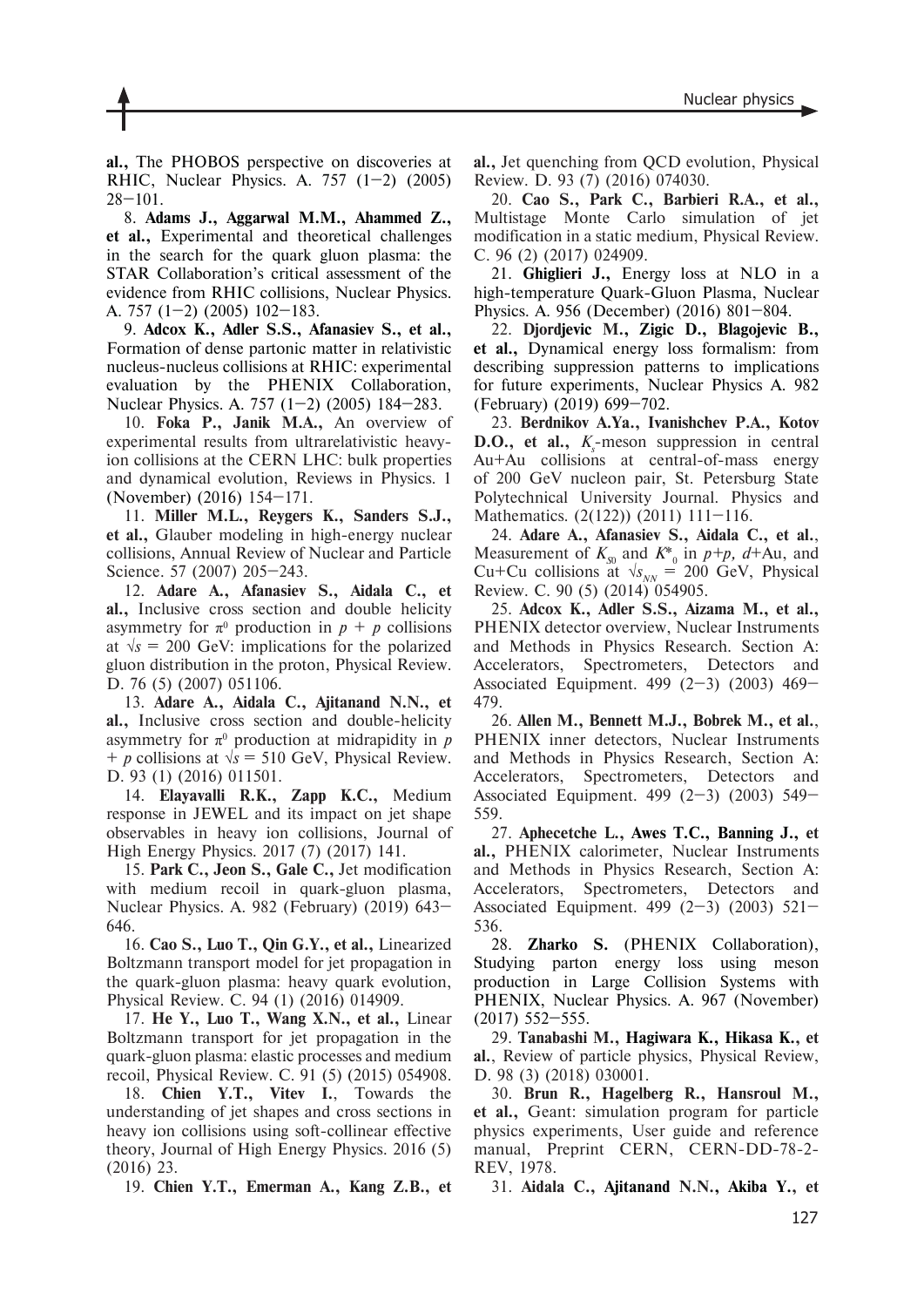**al.,** Production of  $\pi^0$  and  $\eta$  mesons in Cu + Au collisions at  $\sqrt{s_{NN}}$  = 200 GeV, Physical Review, C. 98 (5) (2018) 054903.

32. **Adare A., Afanasiev S., Aidala C., et al.,** Measurement of neutral mesons in  $p+p$  collisions at  $\sqrt{s}$  = 200 GeV and scaling properties of hadron

*Received 22.02.2019, accepted 18.03.2019 .*

production, Physical Review, D. 83 (5) (2011) 052004.

33. **Timilsina A. (**PHENIX Collaboration**),**  PHENIX results on reconstructed jets in *p + p* and  $Cu + Au$  collisions, Nuclear Physics, A. 956 (December) (2016) 637–640.

## **THE AUTHORS**

### **BERDNIKOV Alexander Ya.**

*Peter the Great St. Petersburg Polytechnic University* 29 Politechnicheskaya St., St. Petersburg, 195251, Russian Federation alexber@phmf.spbstu.ru

### **BERDNIKOV Yaroslav A.**

*Peter the Great St. Petersburg Polytechnic University* 29 Politechnicheskaya St., St. Petersburg, 195251, Russian Federation berdnikov@spbstu.ru

### **ZHARKO Sergei V.**

*Peter the Great St. Petersburg Polytechnic University* 29 Politechnicheskaya St., St. Petersburg, 195251, Russian Federation zharkosergey94@gmail.com

### **KOTOV Dmitry O.**

*Peter the Great St. Petersburg Polytechnic University* 29 Politechnicheskaya St., St. Petersburg, 195251, Russian Federation dmitriy.kotov@gmail.com

### **RADZEVICH Pavel V.**

*Peter the Great St. Petersburg Polytechnic University* 29 Politechnicheskaya St., St. Petersburg, 195251, Russian Federation radzevichp@gmail.com

## **СПИСОК ЛИТЕРАТУРЫ**

1. Хелзен Ф., Мартин А.Д. Кварки и лепя тоны: введение в физику частиц. Пер. с англ. М.: Мир, 456 .1987 с.

2. **Wang X.-N.** (Ed.) Quark-gluon plasma 5. Beijing, China: World Scientific, 2016. 403 p.

3. **Mendes M., Torrieri G.** A quark-gluon plasma inspired model of the universe: Introduction and Inflation // arXiv preprint arXiv. 1805.02441. 2018.

4. **Gromov N.A.** Elementary particles in the early universe // Journal of Cosmology and Astroparticle Physics. 2016. Vol. 2016. No. 03. P. 053.

5. **Husdal L.** On effective degrees of freedom in the early universe // Galaxies. 2016. Vol. 4. No. 4. P. 78.

6. **Arsene I., Dearden I.G., Beavis D., et al.** Quark gluon plasma and color glass condensate at RHIC? The perspective from the BRAHMS experiment // Nuclear Physics A. 2005. Vol. 757. No. 1–2. Pp. 1–27.

7. **Back B.B., Baker M.D., Ballintijn M., et al.** The PHOBOS perspective on discoveries at RHIC // Nuclear Physics A. 2005. Vol. 757. No. 1–2. Pp. 28–101.

8. **Adams J., Aggarwal M.M., Ahammed Z., et al.** Experimental and theoretical challenges in the search for the quark gluon plasma: the STAR Collaboration's critical assessment of the evidence from RHIC collisions // Nuclear Physics A. 2005. Vol. 757. No. 1–2. Pp.  $102 - 183$ .

9. **Adcox K., Adler S.S., Afanasiev S., et al.**  Formation of dense partonic matter in relativistic nucleus-nucleus collisions at RHIC: experimental evaluation by the PHENIX Collabora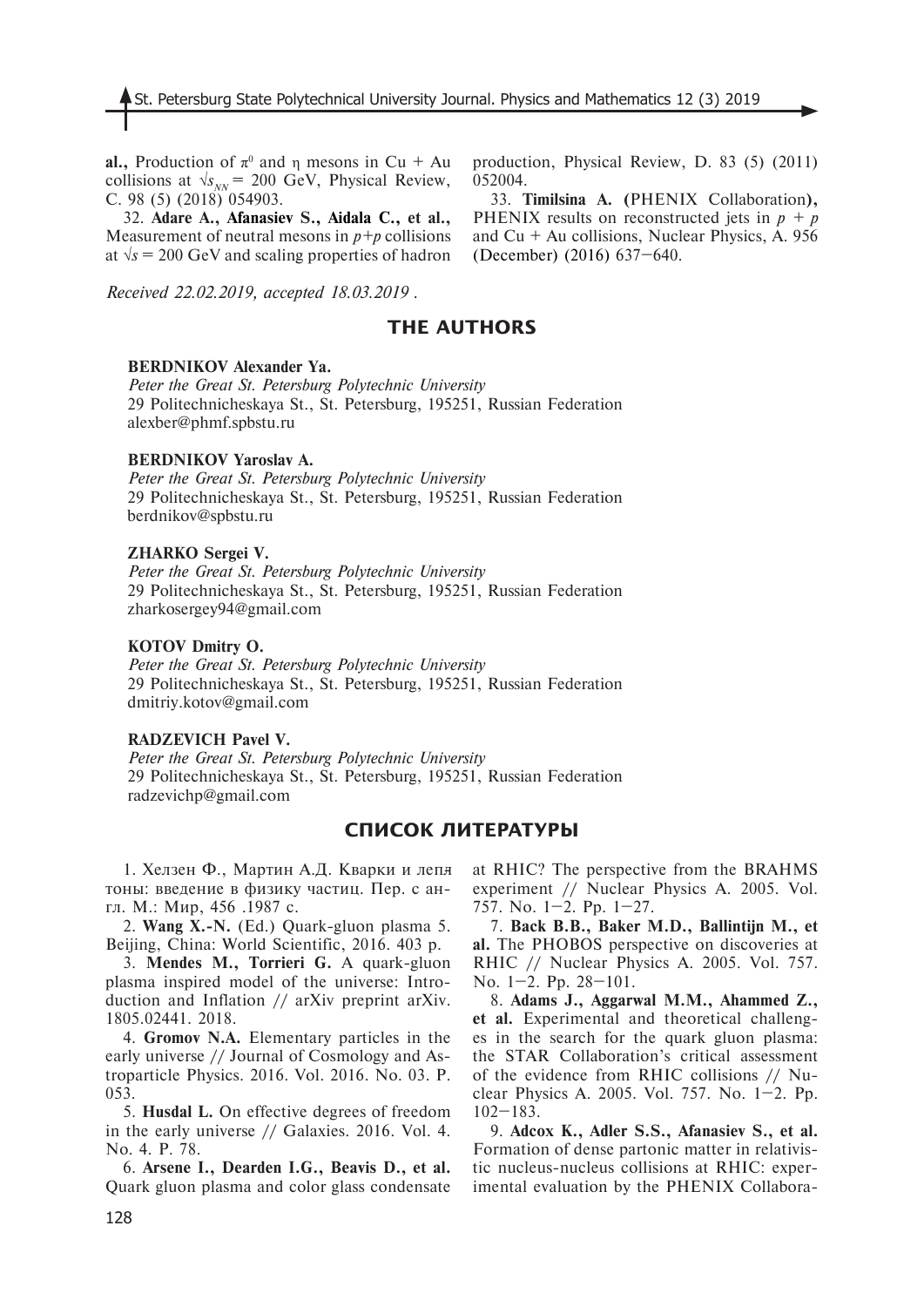tion // Nuclear Physics A. 2005. Vol. 757. No. 1–2. Pp. 184–283.

10. **Foka P., Janik M.A.** An overview of experimental results from ultrarelativistic heavyion collisions at the CERN LHC: bulk properties and dynamical evolution // Reviews in Physics. 2016. Vol. 1. November. Pp. 154–171.

11. **Miller M.L., Reygers, K., Sanders S. J., et al.** Glauber modeling in high-energy nuclear collisions // Annual Review of Nuclear and Particle Science. 2007. Vol. 57. Pp. 205–243.

12. **Adare A., Afanasiev S., Aidala C., et al.** Inclusive cross section and double helicity asymmetry for  $\pi^0$  production in  $p + p$  collisions at  $\sqrt{s}$  = 200 GeV: implications for the polarized gluon distribution in the proton // Physical Review. D. 2007. Vol. 76. No. 5. P. 051106.

13. **Adare A., Aidala C., Ajitanand N.N., et al.** Inclusive cross section and double-helicity asymmetry for  $\pi^0$  production at midrapidity in  $p + p$  collisions at  $\sqrt{s} = 510$  GeV // Physical Review. D. 2016. Vol. 93. No. 1. P. 011501.

14. **Elayavalli R.K., Zapp K.C.** Medium response in JEWEL and its impact on jet shape observables in heavy ion collisions // Journal of High Energy Physics. 2017. Vol. 2017. No. 7. P. 141.

15. **Park C., Jeon S., Gale C.** Jet modification with medium recoil in quark-gluon plasma // Nuclear Physics. A. 2019. Vol. 982. February. Pp. 643–646.

16. **Cao S., Luo T., Qin G.Y., et al**. Linearized Boltzmann transport model for jet propagation in the quark-gluon plasma: heavy quark evolution // Physical Review. C. 2016. Vol. 94. No. 1. P. 014909.

17. **He Y., Luo T., Wang X.N., et al.** Linear Boltzmann transport for jet propagation in the quark-gluon plasma: elastic processes and medium recoil // Physical Review. C. 2015. Vol. 91. No. 5. P. 054908.

18. **Chien Y.T., Vitev I.** Towards the understanding of jet shapes and cross sections in heavy ion collisions using soft-collinear effective theory //Journal of High Energy Physics. 2016. Vol. 2016. No. 5. P. 23.

19. **Chien Y.T., Emerman A., Kang Z.B., et al.** Jet quenching from QCD evolution // Physical Review. D. 2016. Vol. 93. No. 7. P. 074030.

20. **Cao S., Park C., Barbieri R.A., et al.** Multistage Monte Carlo simulation of jet modification in a static medium // Physical Review. C. 2017. Vol. 96. No. 2. P. 024909.

21. **Ghiglieri J.** Energy loss at NLO in a high-temperature Quark-Gluon Plasma // Nuclear Physics. A. 2016. Vol. 956. December. Pp. 801–804.

22. **Djordjevic M., Zigic D., Blagojevic B., et al.** Dynamical energy loss formalism: from describing suppression patterns to implications for future experiments // Nuclear Physics. A. 2019. Vol. 982. February. Pp. 699–702.

23. Бердников А.Я., Иванищев Д.А., Котов Д.О., Рябов В.Г., Рябов Ю.Г., Самсонов В.М. Подавление выхода короткоживущих нейтральных каонов в центральных столкновениях ядер золота при энергии 200 ГэВ // Научнотехнические ведомости Санкт-Петербургского государственного политехнического университета. Физико-математические науки. 122( 2 № .2011). С. 116–111.

24. **Adare A., Afanasiev S., Aidala C., et al.** Measurement of  $K_{\text{so}}$  and  $K_{\text{so}}$  in  $p + p$ ,  $d + \text{Au}$ , and Cu + Cu collisions at  $\sqrt{s_{NN}}$  = 200 GeV // Physical Review. C. 2014. Vol. 90. No. 5. P. 054905.

25. **Adcox K., Adler S. S., Aizama M., et al.** PHENIX detector overview // Nuclear Instruments and Methods in Physics Research. Section A: Accelerators, Spectrometers, Detectors and Associated Equipment. 2003. Vol. 499. No. 2–3. Pp. 469–479.

26. **Allen M., Bennett M. J., Bobrek M., et al.** PHENIX inner detectors // Nuclear Instruments and Methods in Physics Research. Section A: Accelerators, Spectrometers, Detectors and Associated Equipment. 2003. Vol. 499. No. 2–3. Pp. 549–559.

27. **Aphecetche L., Awes T.C., Banning J., et al.** PHENIX calorimeter // Nuclear Instruments and Methods in Physics Research. Section A: Accelerators, Spectrometers, Detectors and Associated Equipment. 2003. Vol. 499. No. 2–3. Pp. 521–536.

28. **Zharko S. (**PHENIX Collaboration**).** Studying parton energy loss using meson production in Large Collision Systems with PHENIX // Nuclear Physics. A. 2017. Vol. 967. November. Pp. 552–555.

29. **Tanabashi M., Hagiwara K., Hikasa K., et al.** Review of particle physics // Physical Review. D. 2018. Vol. 98. No. 3. P. 030001.

30. **Brun R., Hagelberg R., Hansroul M, et al.** Geant: simulation program for particle physics experiments. User guide and reference manual // Preprint CERN. CERN-DD-78-2-REV. 1978.

31. **Aidala C., Ajitanand, N.N., Akiba, Y., et al.** Production of  $\pi^0$  and  $\eta$  mesons in Cu + Au collisions at  $\sqrt{s_{NN}}$  200 GeV // Physical Review. C. 2018. Vol. 98. No. 5. P. 054903.

32. **Adare A., Afanasiev S., Aidala C., et al.** Measurement of neutral mesons in *p+p* collisions at  $\sqrt{s}$  = 200 GeV and scaling properties of hadron